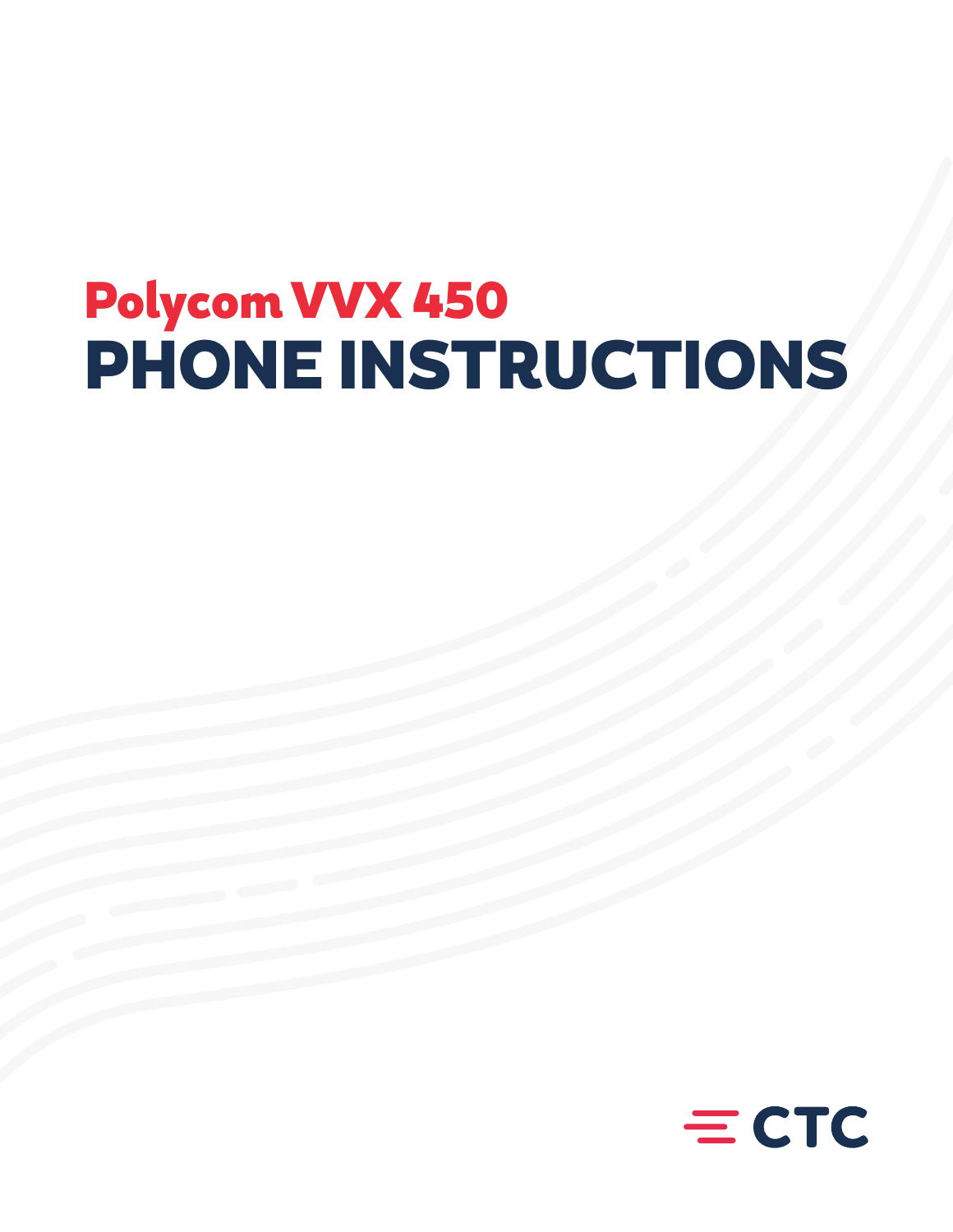# MAKING A CALL

#### **TO MAKE A CALL**

- Using the Handset Lift the handset and dial.
- Using the Speakerphone Press the Speaker button and dial.
- Using the Headset Press the Headset button and dial.

#### **TO DIAL**

- An internal extension Dial the extension
- A local call dial the 10-digit number
- Long distance 1 + Area Code + the number
- International 011 + Country Code + City Code + Number  *Note: Must have an International Calling Disclosure on file with CTC.*

#### **TO REDIAL (THE LAST THING DONE ON THE PHONE)**

- Press the Redial softkey.
- Use the directional keypad to select the name or number to call.
- Press Dial softkey.

#### **When necessary to add a "1" for long distance calls:**

- Press the Info softkey
- Press the Edit/Dial softkey
- Press the "<<" softkey to go to the beginning of the number to insert a "1".
- Press the Dial softkey

### RECEIVING A CALL

#### **TO ANSWER AN INCOMING CALL**

- Lift the handset.
- Answer in speakerphone.
	- Press Speaker OR
	- Press Answer softkey
- Pressing Headset button to use the headset.

#### **TO ANSWER A 2ND CALL WHILE ON A CALL:**

• Press the Answer softkey. The original caller will be placed on hold when you are connected to the 2nd caller.

#### **TO RETURN TO THE ORIGINAL CALLER:**

- Use the navigation key to highlight the call you are returning to.
- Press the Resume softkey.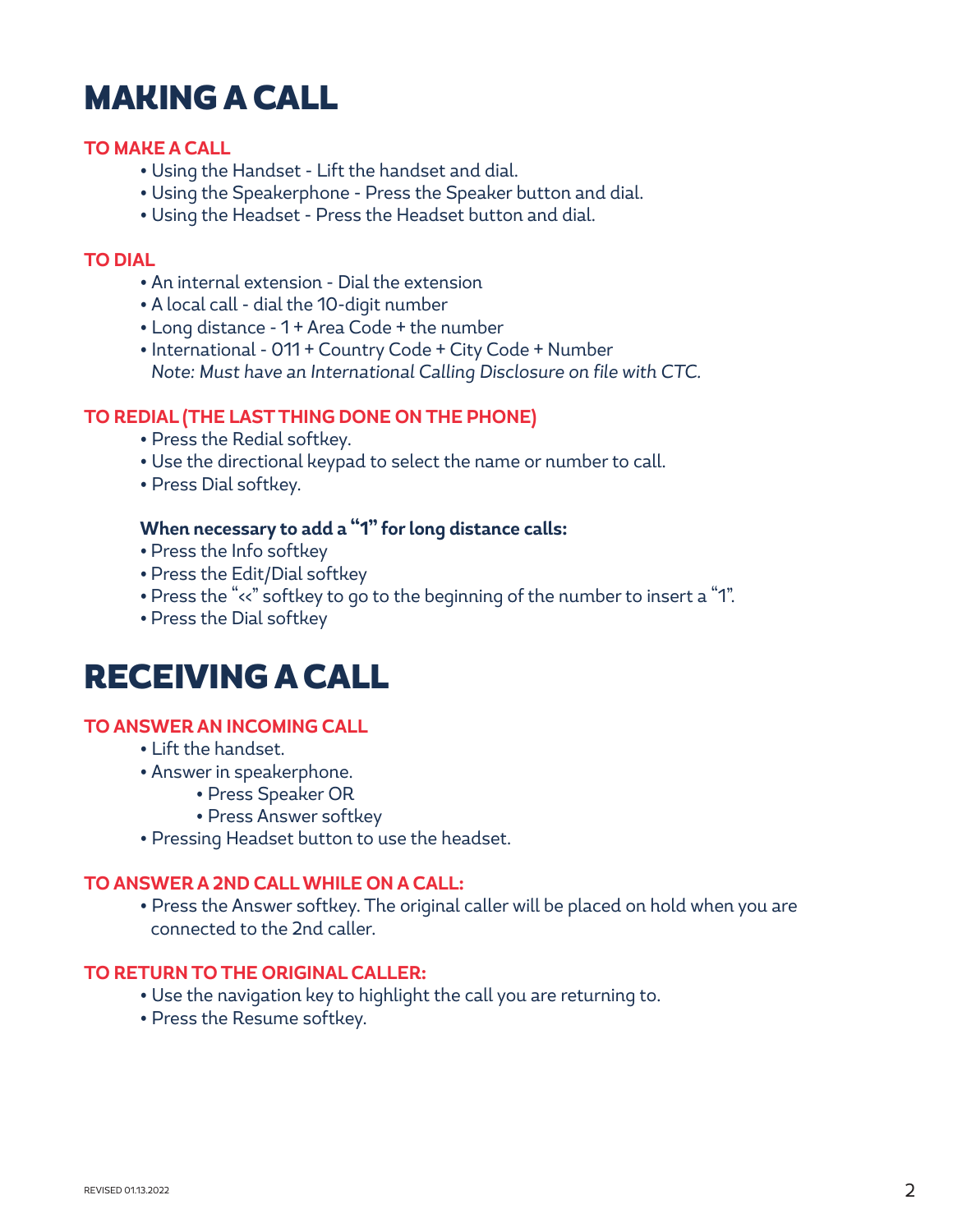# DISCONNECTING A CALL

#### **TO DISCONNECT A CALL**

- Replace the handset on the cradle, or Press the End Call softkey, or Press the Speaker button (if using the speakerphone)
- Press Headset button (if using a headset)
- *• NOTE: Press the End Call softkey works for ALL calls, handset, speaker and/or headset.*

### CALL PICKUP

Call Pickup allows you to answer a call ringing at a different extension on your phone.

#### **TO PICKUP A CALL**

• Dial \* 12 plus 4 digit extension.

### TRANSFER

Transfer enables you to transfer an active call to another extension or telephone number.

#### **TO WARM TRANSFER AN ACTIVE CALL**

- Press the transfer softkey.
- Press the consultative softkey.
- Dial the extension or telephone number to which you want to transfer the call just like you would normally dial a number.
- When called party answers, you may talk privately with them. To finish the transfer, press the Transfer softkey.
- To cancel the transfer and return to the holding party press the cancel softkey.

#### **TO COLD TRANSFER AN ACTIVE CALL**

- Press the transfer softkey.
- Dial the extension you wish to call.
- To complete the transfer, press the transfer softkey.

#### **TO TRANSFER DIRECTLY TO VOICEMAIL**

- Press the transfer softkey.
- Dial # then extension you wish to call.
- To complete the transfer, press the transfer softkey.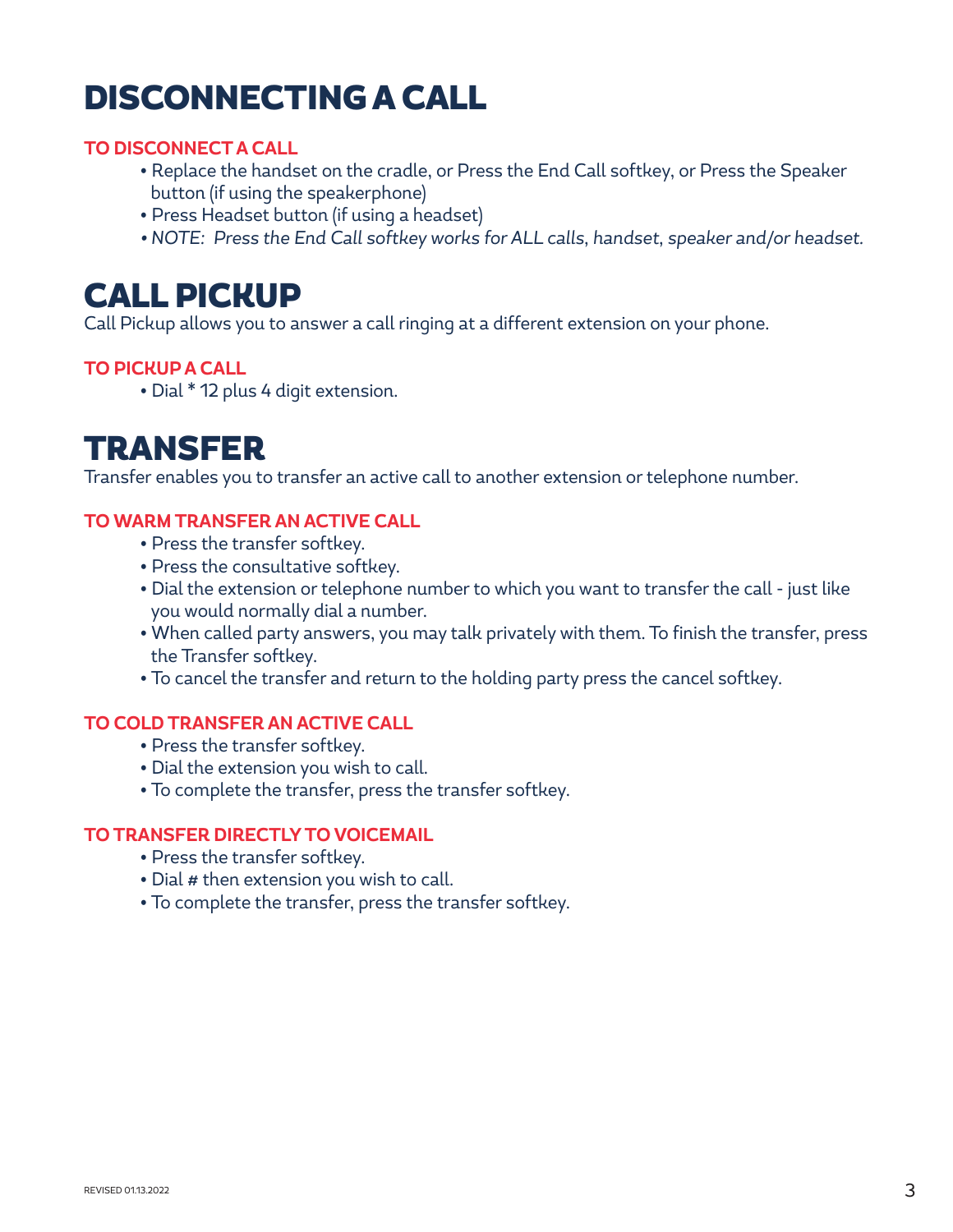### CALL PARK

Call Park allows you to park a call and then pick up the call from any phone.

#### **TO PARK A CALL**

- Press the park button on the screen.
	- If the park button is not visible push the home screen button.
	- If the handset is shown and the light is flashing on the softkey button next to it, the park orbit is in use. You must select an available park button with the user icon.

#### **TO RETRIEVE A PARKED CALL**

• Press the associated park number soft key on the phone display

*Note: When a call is parked if the party does NOT pick up the call it will automatically ring back to*  the original phone that parked the call after one minute. One minute is the default setting, but it *can be adjusted in one minute increments to a maximum of three minutes.* 

### CONFERENCING

Conferencing lets you join three parties together on a single call.

#### **TO ADD A PARTY TO AN EXISTING CALL**

- Press the more softkey.
- Press the Confrnc softkey to place the existing call on hold and provide dial tone.
- Dial the extension or number that you would like to add.
- After the party answers, press the more softkey then Confrnc softkey to join the parties together. If you reach the voicemail or the party doesn't want to join the conference, press the cancel softkey to return to the original call without adding the new party.

### PAGING

#### **INTERCOM PAGING TO ALL SPEAKER PHONES**

- Press the paging softkey.
- Select the paging group.
- Press the page softkey.
- Make announcement.
- Hang up or select end page softkey.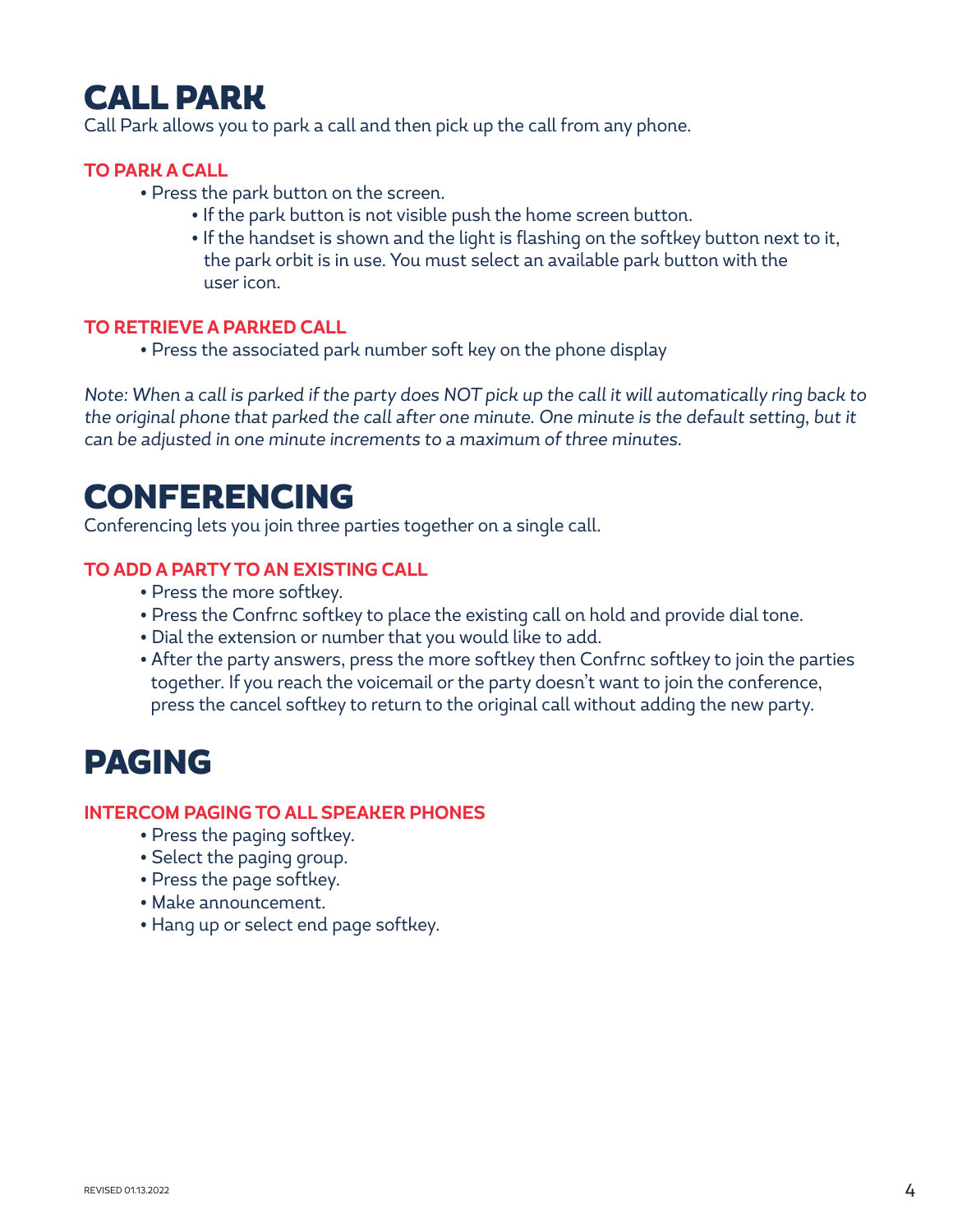# CALL FORWARD (ALL CALLS)

Call forward lets you forward all incoming call to another number.

#### **TO ENABLE/ MODIFY CALL FORWARDING**

- Press the Forward softkey.
- Select an option you want to change
	- Always / No answer / Busy
- Enter the number to call forward to.
- Select how many rings before it forwards to that number. (Only when working with the "no answer" forward.)
- Press the enable softkey.

#### **TO DISABLE CALL FORWARDING**

- Press the forward softkey.
- Select the option to disable.
	- Always / No answer / Busy
- Press the disable softkey.

### DO NOT DISTURB

Do Not Disturb makes your phone unavailable for incoming calls. The incoming call will be routed to your voicemail or another extension depending on your configuration.

*NOTE: if the MaX UC app has been ordered, the DND on the phone will NOT work (even if the app has not been downloaded). You must either turn the volume all the way down on your physical phone to keep your phone from ringing OR activate the feature in Call Manager on the app that states "Send to Voicemail".*

#### **TO ENABLE DO NOT DISTURB**

- Press the DND softkey.
- The display will show "Do Not Disturb"  $[$   $\bigcirc$  symbol.

#### **TO DISABLE DO NOT DISTURB**

- Press the DND softkey
- The "Do Not Disturb" symbol  $[\bigcirc]$  will disappear from the display.
- Hang up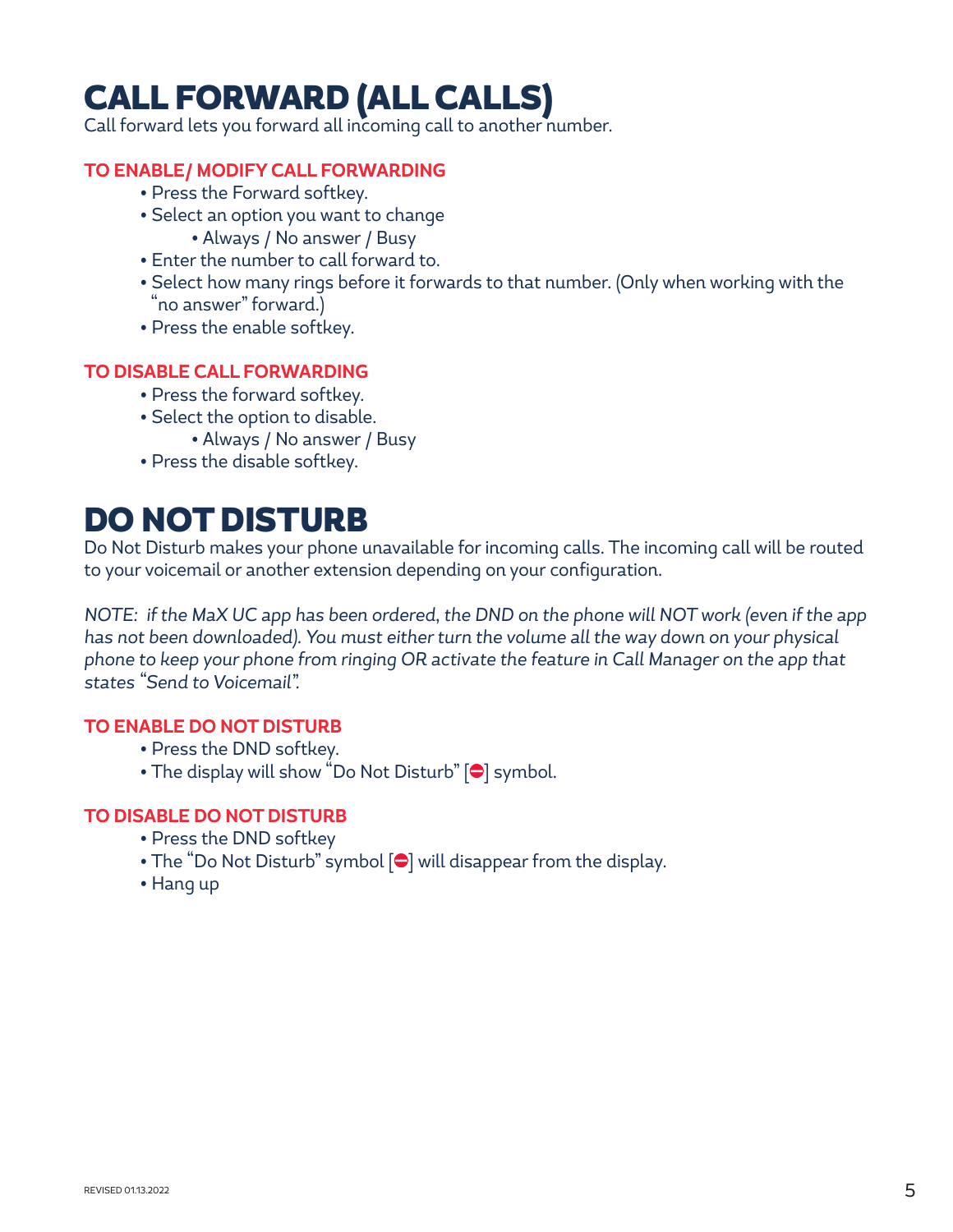### **MUTE**

Mute disables the microphone of the handset, speakerphone, or headset so you can have a private conversation. This feature works well for conference calls when you are not the speaking party.

#### **TO ENABLE MUTE**

• Press the key with picture of a microphone. The Mute button will glow red when active.

#### **TO DISABLE MUTE**

• Press the key with picture of a microphone. The Mute button will not be lit when inactive.

### **HOLD**

Hold lets you place a call on hold for retrieval from the same phone.

#### **TO PLACE THE CURRENT CALL ON HOLD**

• Press the Hold softkey

#### **TO RETRIEVE THE HELD CALL**

• Press the Resume softkey.

*Note: When a call is placed on hold, your phone will ring once every minute to remind you that you have a held call.*

### ADJUST VOLUME

#### **TO ADJUST RING VOLUME**

• Use the Volume Up/ Down buttons (+ or -).

#### **TO ADJUST SPEAKERPHONE VOLUME**

- Press the Speaker button and use the Volume Up/Down buttons (+ or -).
- Press Speaker button again.

# ACCESS DIRECTORY, FAVORITES, CALL HISTORY AND RING TONES

- Press the Home button..
- Use arrow directional keypad to highlight the function you want to work with.

*Note: The Main phone number ringing on multiple phones will always remain the default ring. You can only change rings to your personal extension/DID number.*